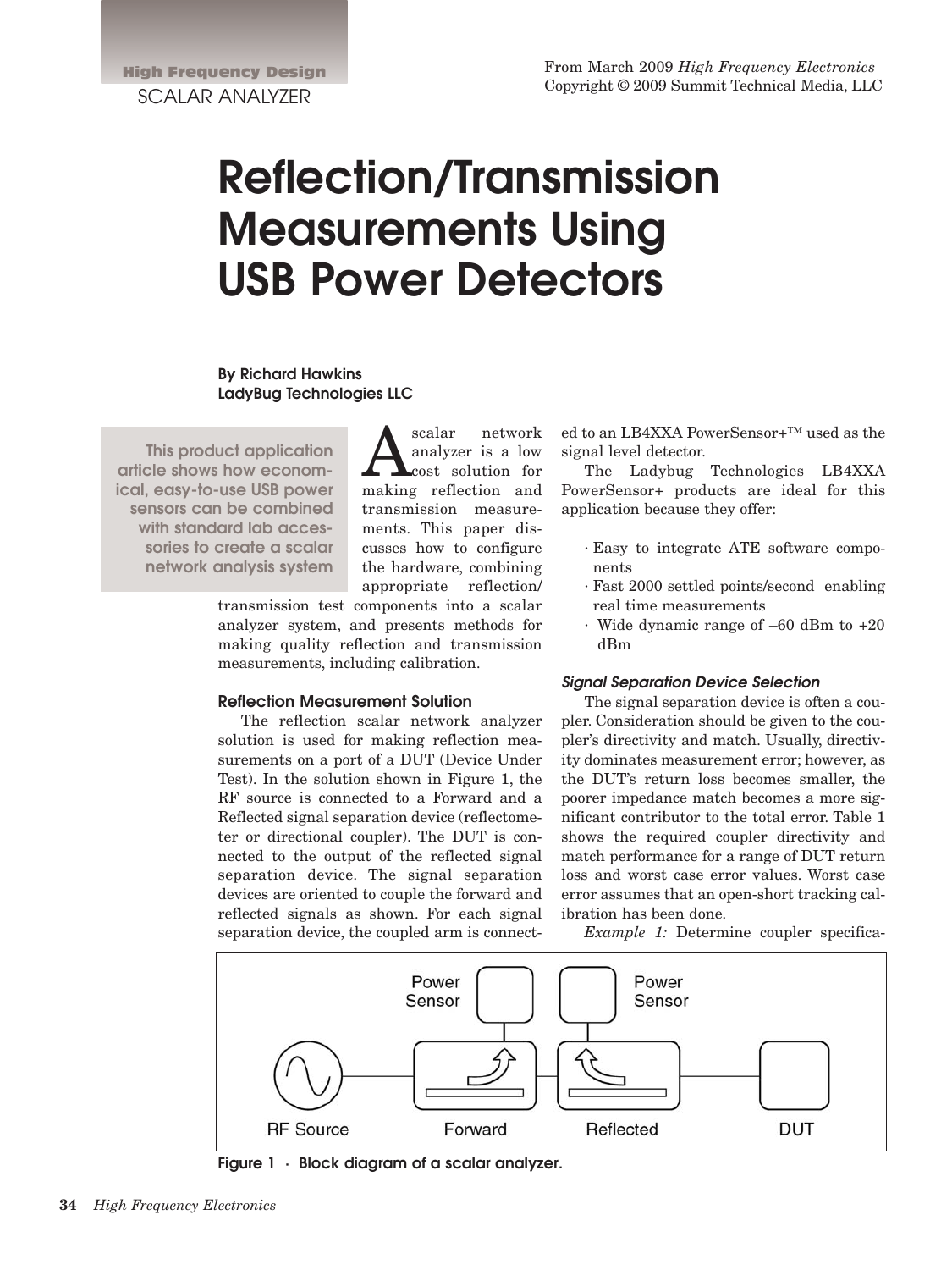# High Frequency Design SCALAR ANALYZER

tions for a DUT with a (expected) return loss of 15 dB and a total worst case error of 40%.

*Solution 1:* Use coupler specifications for 40% and 16 dB worst case error. In this case, coupler directivity  $= 26$  dB and coupler match  $= 19$  dB. Further, measurement dynamic range can be maximized by selecting a coupler with 10 dB coupling factor.

If avoiding calibration is desired, use well-matched forward and reflected couplers to minimize their insertion loss. Also minimize adapters and cabling between the couplers and the DUT. Unless DUT return loss is less than 10 dB, a dual directional coupler is not recommended because of poor resulting directivity (even if the coupler is specified as having reasonably good directivity). The tracking error is approximately twice the insertion loss of the coupler and cabling between the reflected coupler and the DUT. Approximate worst case error is found by adding this tracking error to the error shown in the table.

*Example 2:* Determine the additional error in Example 1 if a tracking calibration is not done.

*Solution 2:* Typical insertion loss for a 10 dB coupling factor coupler is 0.5 dB. Assume cable loss between the coupler and DUT is 0.1 dB. This additional error or tracking error is 1.2 dB (0.5 dB  $\times$  2 + 0.1 dB  $\times$  2).

Alternatively, the tracking error can be estimated (or measured by calibration) and removed from the result. Because tracking error is a loss, the resulting match measurement is simply offset by the estimated tracking error. Add the tracking error to the match measurement.

*Example 3:* Assume a 17.1 dB measurement result and Example 2 configuration. Determine the match result given the tracking error offset.

*Solution 3:* 15.9 dB is the result, after adding the 1.2 dB tracking error to the 17.1 dB match measurement.

The forward signal separation device may be replaced with a two

| <b>Worst Case</b>                       | 10%                              | $20\%$                           | $30\%$                           | 40%                              |
|-----------------------------------------|----------------------------------|----------------------------------|----------------------------------|----------------------------------|
| Error $\Rightarrow$                     | $+.8$ dB/ $-.9$ dB               | $+1.6$ dB/ $-2$ dB               | $+2.3$ dB/ $-3.1$ dB             | $+2.9$ dB/-4.4 dB                |
| <b>DUT Return</b><br>$Loss \, \, \perp$ |                                  |                                  |                                  |                                  |
| 4 dB                                    | 32 dB Directivity<br>25 dB Match | 26 dB Directivity<br>19 dB Match | 22 dB Directivity<br>19 dB Match | 18 dB Directivity<br>19 dB Match |
| 7 dB                                    | 33 dB Directivity<br>25 dB Match | 27 dB Directivity<br>19 dB Match | 23 dB Directivity<br>19 dB Match | 20 dB Directivity<br>19 dB Match |
| 10dB                                    | 34 dB Directivity<br>25 dB Match | 28 dB Directivity<br>19 dB Match | 24 dB Directivity<br>19 dB Match | 22 dB Directivity<br>19 dB Match |
| 13dB                                    | 36 dB Directivity<br>25 dB Match | 30 dB Directivity<br>19 dB Match | 26 dB Directivity<br>19 dB Match | 24 dB Directivity<br>19 dB Match |
| 16dB                                    | 38 dB Directivity<br>25 dB Match | 32 dB Directivity<br>19 dB Match | 29 dB Directivity<br>19 dB Match | 26 dB Directivity<br>19 dB Match |
| 20dB                                    |                                  | 36 dB Directivity<br>19 dB Match | 32 dB Directivity<br>19 dB Match | 29 dB Directivity<br>19 dB Match |
| 23dB                                    |                                  | 38 dB Directivity<br>19 dB Match | 35 dB Directivity<br>19 dB Match | 32 dB Directivity<br>19 dB Match |
| 26 dB                                   |                                  |                                  | 38 dB Directivity<br>19 dB Match | 35 dB Directivity<br>19 dB Match |
| 30 dB                                   |                                  |                                  |                                  | 39 dB Directivity<br>19 dB Match |

**Table 1 · Determine required coupler directivity and match.**

resistor power splitter, such as a Picosecond Pulse Labs 5336 or an Agilent 11667A. A resistive splitter offers good broadband performance; however, it has a limited power level and cannot be used for high power meaurements.

# **Maximizing Dynamic Range**

As noted in Example 1 the necessary dynamic range should be considered. In general dynamic range is maximized by:

1. Using low coupling factor couplers. In general, default to using a 10 dB (coupling factor) coupler.

2. Maximize RF source power, keeping it within the range of the power sensors being used. As source power begins to exceed 1/2 watt, increase the coupler coupling factor to sensor received power.

3. Select power sensors with maximum measurement speed throughout its dynamic range. For exampe, the LadyBug Technologies LB4XXA PowerSensor+ can measure 2000 settled points per second at –60 dBm.

# **Reflection/Transmission Solution:**

By adding a third LB4XXA Power-Sensor+, transmission measurements  $(S_{21}$  or  $S_{12}$ ) can be made, as shown in Figure 2. Port matching of the power sensor and of the reflectomer, in combination with DUT's *S*parameters, determine errors in measuring the DUT's  $S_{21}$  or  $S_{12}$ . Measurement error for a DUT with  $S_{21} = S_{12} = 0$  dB is typically 0.27 dB (DUT return loss  $= 15$  dB; power sensor return loss = 27 dB; reflectometer return loss = 19 dB). Increased DUT  $S_{21}$  and  $S_{12}$  can reduce this error to 0.22 dB; the error would begin to rise when considerations for dynamic range are included.

# **Correction**

Mathematics of the correction is considered in this section. It is assumed the user has the expertise to apply the programming examples provided in the LadyBug product lit-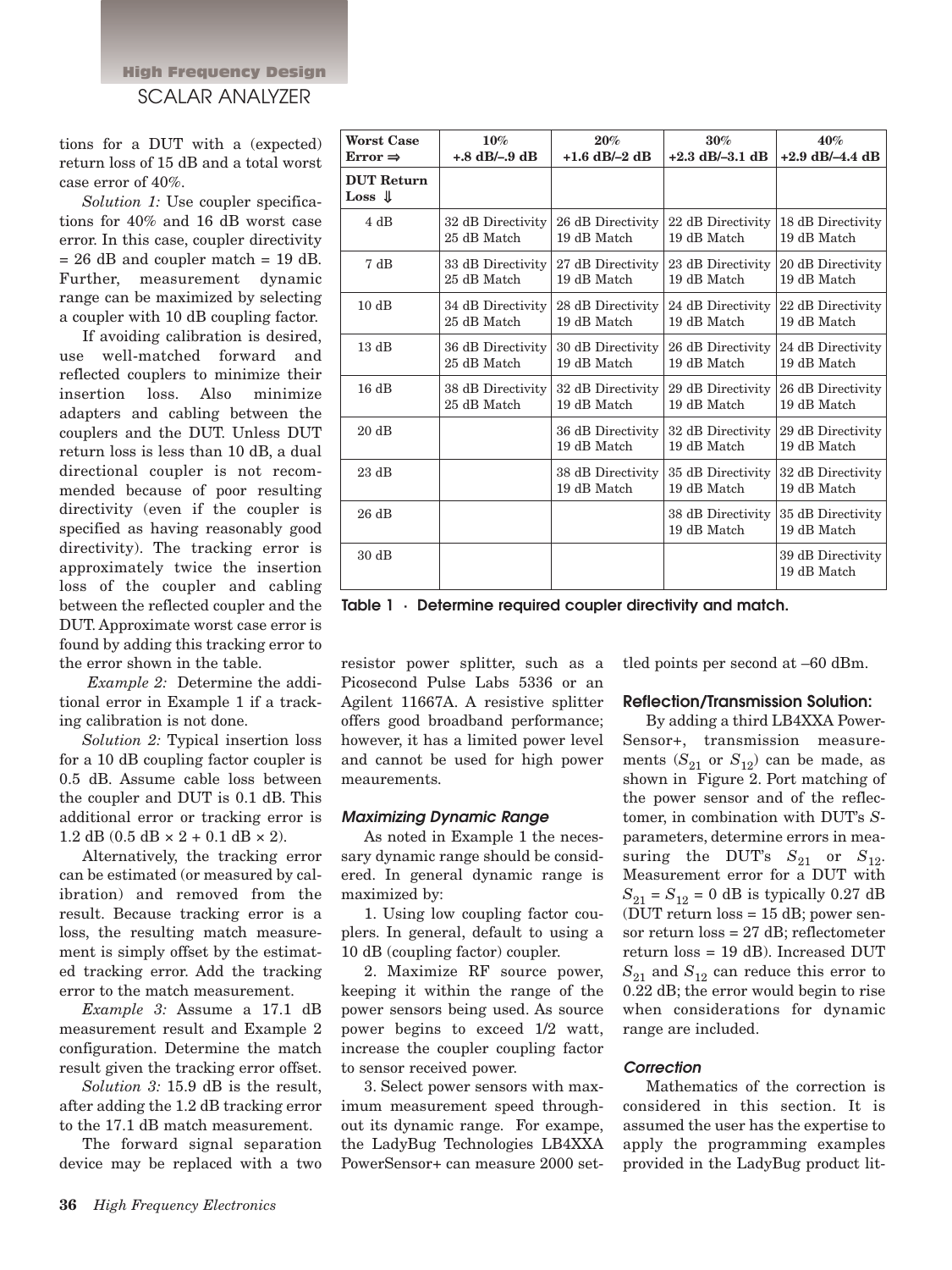

**Figure 2 · Block diagram of a transmission/reflection scalar analyzer .**

erature to set up and read power measurements from the LB4XXA PowerSensor+ and apply those measurements to the equations below.

# **Reflection Measurement and Correction**

The basic measurement equations can be done in either linear or dB form. Both are presented below. In dB form, power measurements in dBm can be used directly. In linear form the square root of linear power must be taken.

*Linear form of the solution—* Reflected match is:

 $\rho = T (b/a)$ .

where:

ρ is the linear reflection coefficient of the DUT;

*T* is the linear tracking correction between the forward and reflected signals;

*b* is the linear measured reflected square root of power;

*a* is the linear measured forward square root of power.

All that remains is to determine the correct value of *T*.

#### **Reflection Calibration**

The objective of the calibration is to measure *T*. *T* is computed from the measurement of two calibration standards, an open and a short. Removal

of the source match error from *T* is accomplished by ensuring the open and short are balanced, and their reflection coefficients are 180 degrees apart. Measurement of the open is:

$$
\rho_0 = |1| = r_0 (b_0/a_0)
$$
, or  
\n $r_0 = (a_0/b_0)$ .

where:

 $\rho_{\Omega} = |1|$  is the linear magnitude reflection coefficient for an ideal open;

 $T<sub>O</sub>$  is the linear tracking measurement for the open calibration;

 $b<sub>O</sub>$  is the linear measured reflected square root of power for the open calibration;

 $a<sub>O</sub>$  is the linear measured forward square root of power for the open calibration.

Measurement of the short is:

$$
\rho_{\rm S} = |-1| = r_{\rm S} (b_{\rm S}/a_{\rm S}), \text{ or } \n T_{\rm S} = (a_{\rm S}/b_{\rm S})
$$

where:

 $\rho_S = |-1|$  is the linear magnitude reflection coefficient for an ideal short;

 $T<sub>S</sub>$  is the linear tracking measurement for the short calibration;

 $b<sub>S</sub>$  is the linear measured reflected square root of power for the short calibration;

 $a<sub>S</sub>$  is the linear measured forward square root of power for the short calibration.

*T* is determined by averaging  $T_{\Omega}$ and  $T_S$ :

$$
T = (TO + TS)/2.
$$

It should be noted that a single calibration with either  $T_{\Omega}$  or  $T_{\rm S}$  may be used for *T*; however, the error associated with source match for the final result will increase. This additional error may be as high as 0.4 to 0.5 dB. If this tradeoff is acceptable, the use of 20 dB couplers should be considered, to minimize the error and avoid a calibration altogether.

*Example 4:* Same as in Example 2, but using 20 dB couplers. Determine the approximate tracking error.

*Solution 4:* Typical insertion loss for a 20 dB coupler is 0.12 dB. The resulting tracking error offset would be 0.44 dB (0.12 dB  $\times$  2 + 0.1 dB  $\times$  2).

# *dB form of the solution—* Return Loss is:

$$
RL = \rho_{dB} = T_{dB} + b_{dB} - a_{dB}
$$

where:

 $RL = \rho_{dB}$  is the return loss of the DUT;

 $T_{\text{dB}}$  is the tracking correction in dB;

 $b_{\text{dR}}$  is the reflected power measurement in dBm;

 $a_{dB}$  is the forward power measurement in dBm.